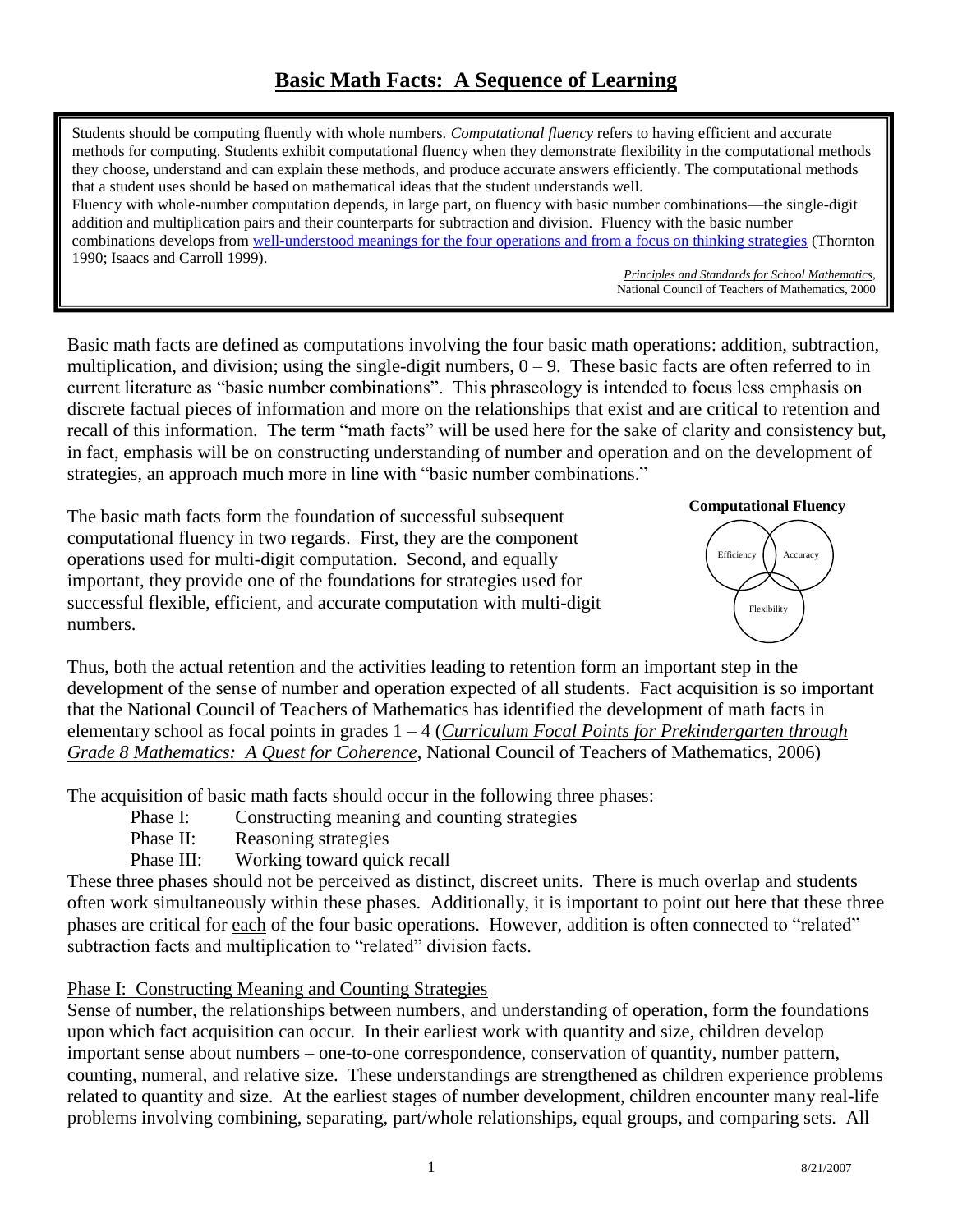of these experiences serve as the foundation for constructing meaning of both number and the basic operations.

As students' number sense grows, they experience the need to find strategies for solving problems related to numbers. These early strategies involving counting (from 1, counting on, counting back) further support students' sense of number.

This early development of number is critical for many reasons:

- 1. It provides the student with a deep conceptual understanding of both number (especially related to oneness) and operation.
- 2. It provides the student with a strategy. It is impossible to consider acquiring multiple strategies and flexibility with strategies until a single strategy is in place.
- 3. All other relationships and strategy development is directly dependent on these understandings.

### Phase II: Reasoning Strategies

When focusing on the acquisition of basic math facts Phases I and II are by far the most critical. Phase II involves the student in seeking efficient strategies for the solving of basic number combinations. In so doing, students acquire the ability to look at numbers and operations in many equivalent ways. "Number relationships provide the foundation for strategies that help students remember basic facts." (Van De Walle, 2007)

This phase focuses the student on continually using known number facts to solve those facts not yet retained. This phase encourages students to identify a wide array of relationships both between strategies and between the operations. Within Phase II, students develop the properties of operations (identity, commutative, associative, and distributive) for the purpose of relating many of the facts. Students discover many compositions of numbers and their usefulness in solving problems.

Through these patterns, relationships, and compositions, students continue to strengthen their senses of number and operation and develop strategies that can be applied as they solve problems involving larger whole numbers as well as fractions, decimals, other number systems, and symbolic generalizations (algebra).

### Phase III: Working Toward Quick Recall

Quick recall of math facts is usually defined as the ability to solve a basic number computation in 3 seconds or less (without resorting to inefficient methods like counting). This is somewhat different than "instant recall" in that it does not preclude a student's ability to use a known fact to quickly derive an unknown one. Phase III is simply about increasing a student's quick recall. This involves:

- increasing the speed in which the student selects and applies a strategy for solving the problem and
- using highly organized and planned practice for the purpose of devoting facts to memory.

Phase III may include practice (and/or drill) with specific groups of facts through fact cards, games, paper/pencil practice, and the use of software specifically designed for this purpose.

Successfully addressing Phases I and II will significantly decrease the need for prolonged work in Phase III. Often this phase focuses on particularly stubborn facts for which fewer relationships exist. Once students acquire the ability to quickly recall the facts, Phase III focuses on maintenance of the facts. Even better than the above-mentioned activities is the continual expectation of using mental computation for the purpose of reinforcing the basic number combinations.